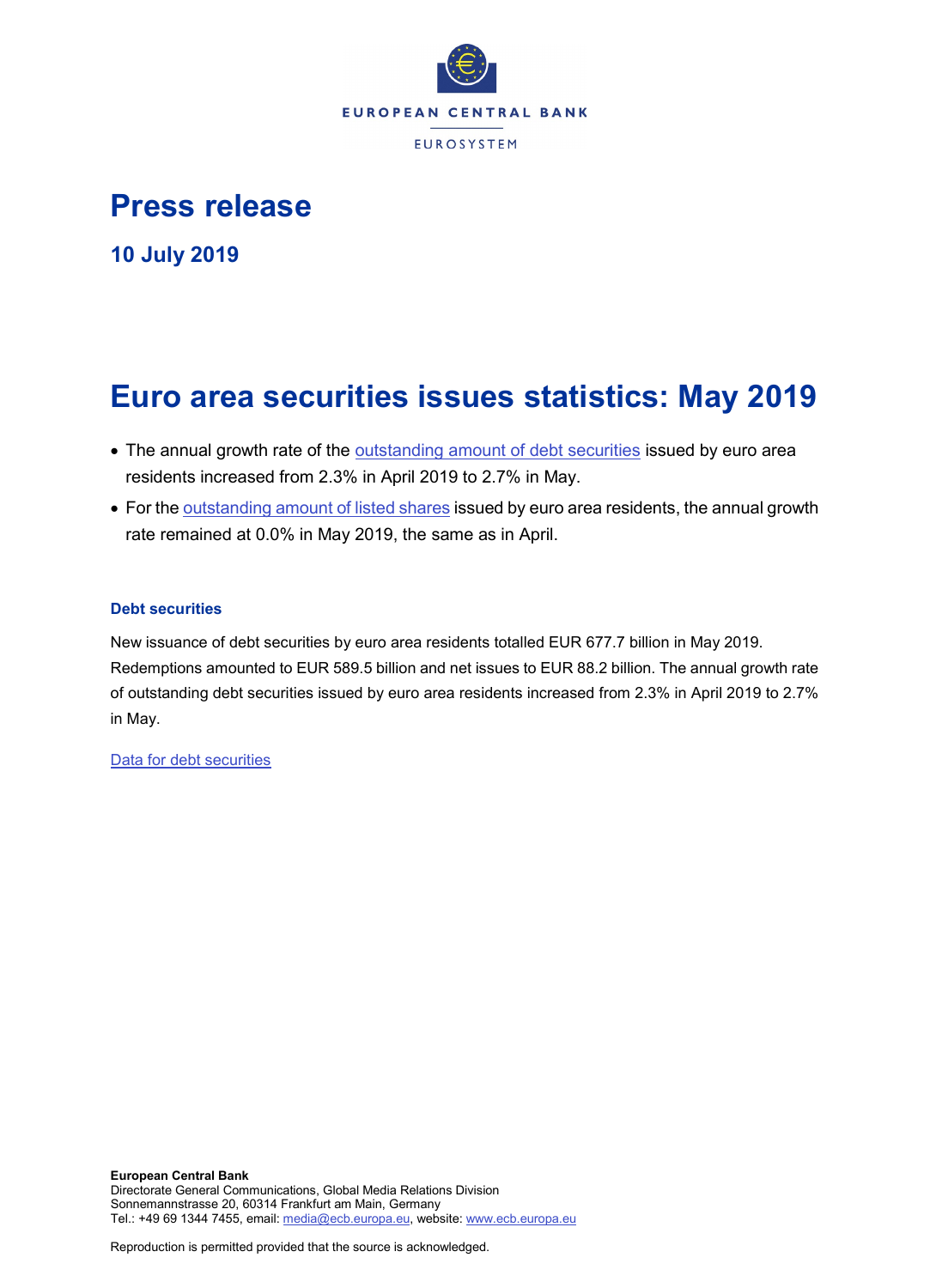**Chart 1**

Debt securities issued by euro area residents



#### **Breakdown by maturity**

The annual rate of change of outstanding short-term debt securities increased from -1.8% in April 2019 to 0.7% in May. For long-term debt securities, the annual growth rate was 2.8% in May 2019, compared with 2.7% in April. The annual growth rate of outstanding fixed rate long-term debt securities increased from 3.1% in April 2019 to 3.4% in May. The annual rate of change of outstanding variable rate long-term debt securities was -1.9% in May 2019, the same as in April.

[Data for breakdown by maturity](http://sdw.ecb.europa.eu/browseSelection.do?type=series&q=SEC.M.I8.1000.F33100.N.I.Z01.A.Z%2c+SEC.M.I8.1000.F33200.N.I.Z01.A.Z%2c+SEC.M.I8.1000.F33201.N.I.Z01.A.Z%2c+SEC.M.I8.1000.F33202.N.I.Z01.A.Z&node=SEARCHRESULTS&ec=&oc=&rc=&cv=&pb=&dc=&df=)

#### **Breakdown by sector**

As regards the sectoral breakdown, the annual growth rate of outstanding debt securities issued by non-financial corporations decreased from 3.9% in April 2019 to 3.5% in May. For the monetary financial institutions (MFIs) sector, this growth rate increased from 2.9% in April 2019 to 3.9% in May. The annual

#### **European Central Bank**

Directorate General Communications, Global Media Relations Division Sonnemannstrasse 20, 60314 Frankfurt am Main, Germany Tel.: +49 69 1344 7455, email[: media@ecb.europa.eu,](mailto:media@ecb.europa.eu) website: www.ecb.europa.eu

Reproduction is permitted provided that the source is acknowledged.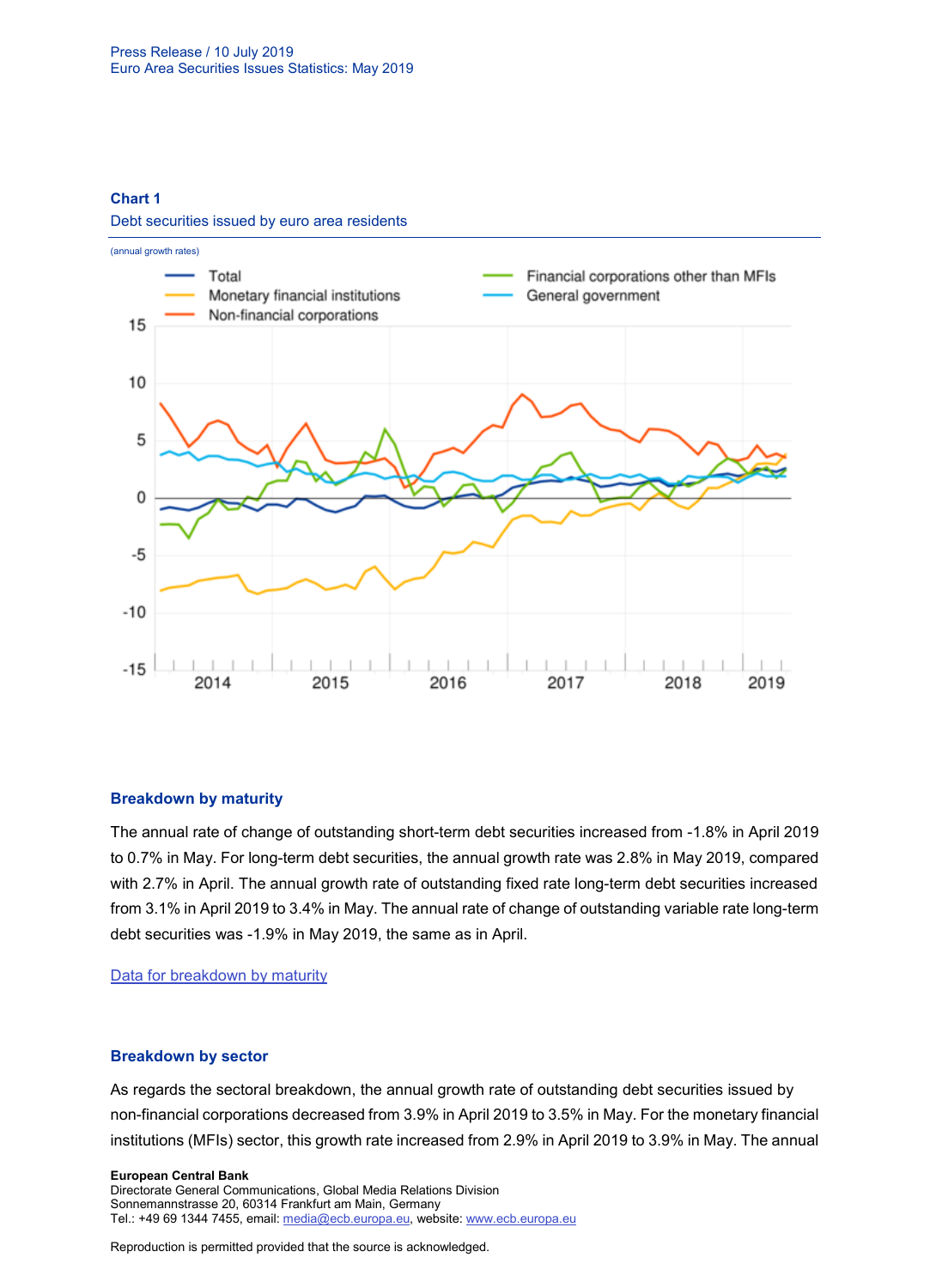growth rate of outstanding debt securities issued by financial corporations other than MFIs increased from 1.8% in April 2019 to 2.5% in May. For the general government, this growth rate was 1.9% in May 2019, compared with 2.0% in April.

The annual growth rate of outstanding short-term debt securities issued by MFIs increased from 2.3% in April 2019 to 5.7% in May. The annual growth rate of outstanding long-term debt securities issued by MFIs increased from 3.0% in April 2019 to 3.6% in May.

[Data for breakdown by sector](http://sdw.ecb.europa.eu/browseSelection.do?type=series&q=SEC.M.I8.1100.F33000.N.I.Z01.A.Z%2cSEC.M.I8.1220.F33000.N.I.Z01.A.Z%2cSEC.M.I8.1235.F33000.N.I.Z01.A.Z%2cSEC.M.I8.1300.F33000.N.I.Z01.A.Z%2cSEC.M.I8.1220.F33100.N.I.Z01.A.Z%2cSEC.M.I8.1220.F33200.N.I.Z01.A.Z&node=SEARCHRESULTS&ec=&oc=&rc=&cv=&pb=&dc=&df=)

#### **Breakdown by currency**

Concerning the currency breakdown, the annual growth rate of outstanding euro-denominated debt securities was 3.3% in May 2019, compared with 3.1% in April. For debt securities in other currencies, this rate of change was -0.9% in May 2019, compared with -2.0% in April.

[Data for breakdown by currency](http://sdw.ecb.europa.eu/browseSelection.do?type=series&q=SEC.M.I8.1000.F33000.N.I.EUR.A.Z%2cSEC.M.I8.1000.F33000.N.I.Z06.A.Z&node=SEARCHRESULTS&ec=&oc=&rc=&cv=&pb=&dc=&df=)

#### **Listed shares**

New issuance of listed shares by euro area residents totalled EUR 5.1 billion in May 2019. Redemptions amounted to EUR 6.5 billion and net redemptions to EUR 1.4 billion. The annual rate of change of the outstanding amount of listed shares issued by euro area residents (excluding valuation changes) remained at 0.0% in May 2019, the same as in April. The annual growth rate of listed shares issued by non-financial corporations was 0.0% in May 2019, compared with 0.1% in April. For MFIs, the corresponding rate of change was -0.2% in May 2019, the same as in April. For financial corporations other than MFIs, this rate of change was -0.2% in May 2019, compared with -0.1% in April.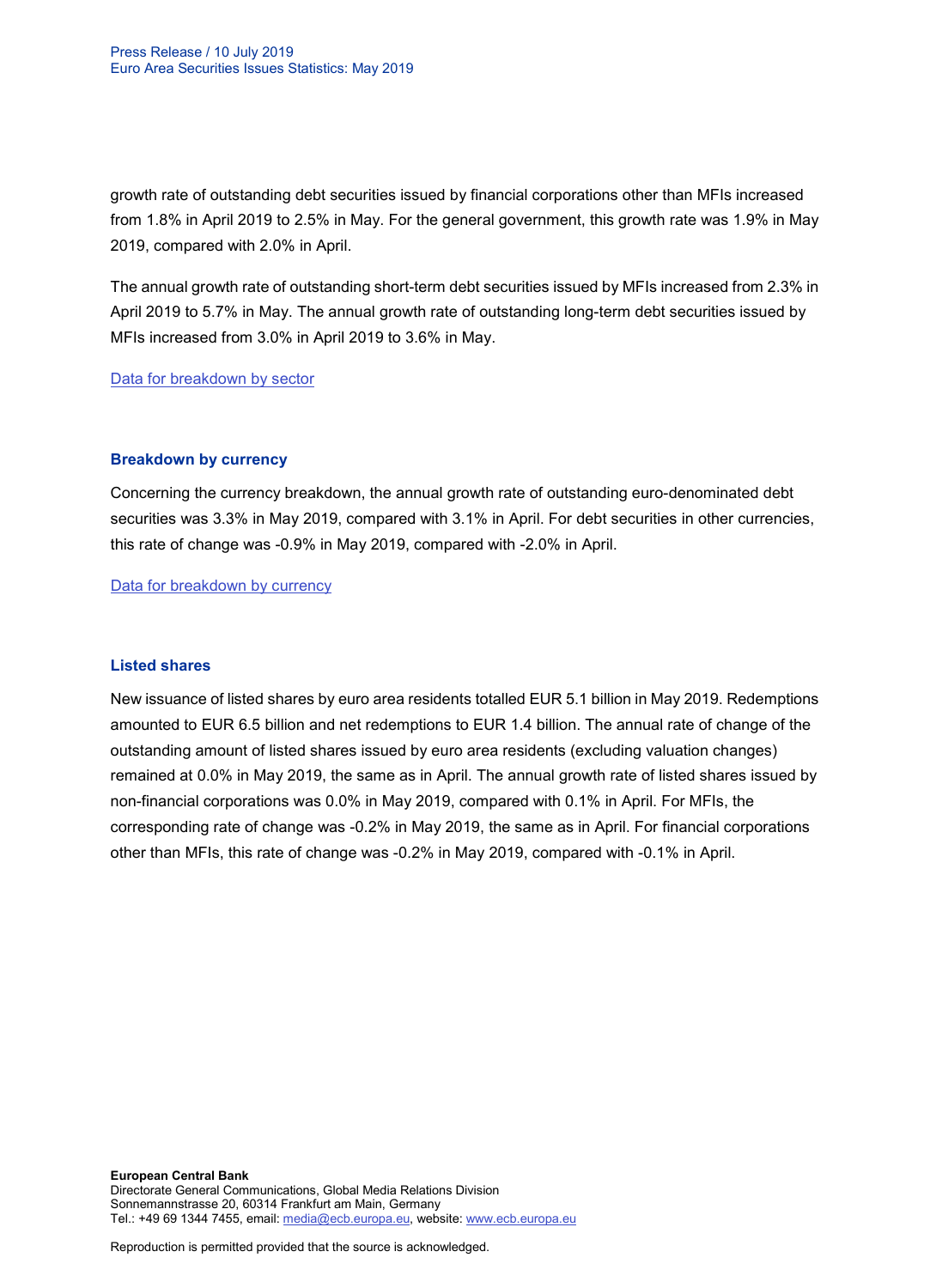#### **Chart 2**



Listed shares issued by euro area residents

The market value of the outstanding amount of listed shares issued by euro area residents totalled EUR 7,587.5 billion at the end of May 2019. Compared with EUR 8,028.0 billion at the end of May 2018, this represents an annual decrease of -5.5% in the value of the stock of listed shares in May 2019, down from -0.6% in April.

## [Data for listed shares](http://sdw.ecb.europa.eu/browseSelection.do?type=series&q=SEC.M.I8.1000.F51100.M.2.Z01.E.Z%2cSEC.M.I8.1000.F51100.M.3.Z01.E.Z%2cSEC.M.I8.1000.F51100.M.4.Z01.E.Z%2cSEC.M.I8.1000.F51100.M.I.Z01.A.Z%2cSEC.M.I8.1100.F51100.M.I.Z01.A.Z%2cSEC.M.I8.1220.F51100.M.I.Z01.A.Z%2cSEC.M.I8.1235.F51100.M.I.Z01.A.Z%2cSEC.M.I8.1000.F51100.M.1.Z01.E.Z&node=SEARCHRESULTS&ec=&oc=&rc=&cv=&pb=&dc=&df=)

## **Annex**

- [Table 1: Debt securities issued by euro area residents, by currency and original maturity](http://sdw.ecb.europa.eu/web/generator/prl/pr_sec_t01_201905.pdf)
- [Table 2: Debt securities issued by euro area residents in all currencies, by issuing sector and maturity](http://sdw.ecb.europa.eu/web/generator/prl/pr_sec_t02_201905.pdf)
- [Table 3: Listed shares issued by euro area residents, by issuing sector](http://sdw.ecb.europa.eu/web/generator/prl/pr_sec_t03_201905.pdf)
- [Charts: Annual growth rates of debt securities and listed shares issued by euro area residents](http://sdw.ecb.europa.eu/web/generator/prl/pr_sec_c01_201905.pdf)

**European Central Bank** Directorate General Communications, Global Media Relations Division Sonnemannstrasse 20, 60314 Frankfurt am Main, Germany Tel.: +49 69 1344 7455, email[: media@ecb.europa.eu,](mailto:media@ecb.europa.eu) website: www.ecb.europa.eu

Reproduction is permitted provided that the source is acknowledged.